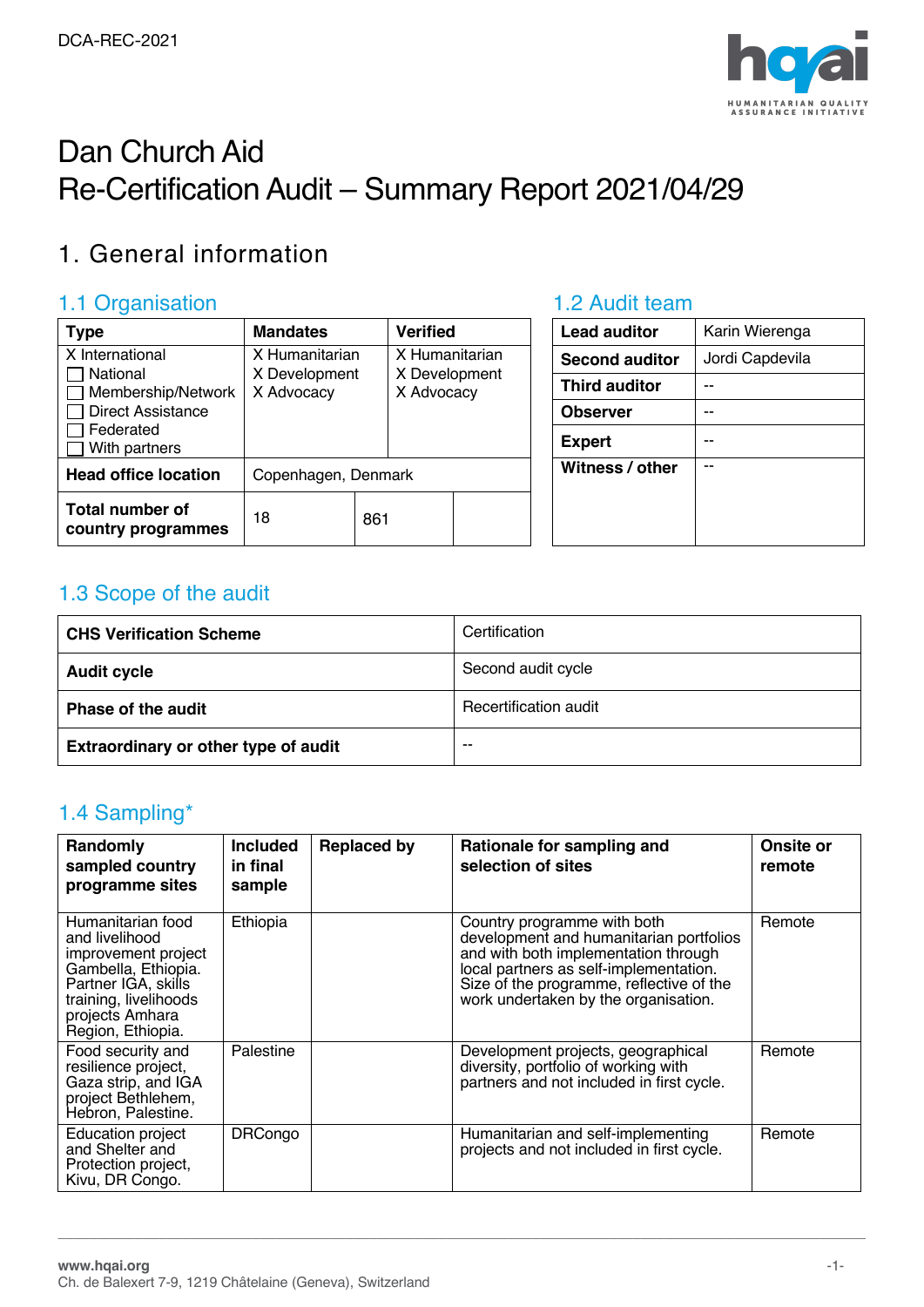

#### **Any other sampling performed for this audit:**

Application of the recommendation from MA 2020: assessment DCA self-implementing humanitarian programme.

**Sampling risk:** Visits were not possible due to the ongoing COVID-19 pandemic. Interviews were conducted with country staff and partners, and with only two community groups. This limitation is highlighted in section 4.6. organisational performance against each commitment, when it comes to feedback from communities. DCA is at the beginning of its second 4-year audit cycle with HQAI. Over the first cycle, 2017-2021, DCA has worked steadily through each audit and has demonstrated improving performance over time.

\*It is important to note that the audit findings are based on a sample of an organisation's country programmes, its *documentation and observation. Findings are analysed to determine an organisation's systematic approach and application of all aspects of the CHS across different contexts and ways of working.*

### 2. Activities undertaken by the audit team

### 2.1 Locations Assessed

| <b>Locations</b>                         | <b>Dates</b>                          | Onsite or<br>remote |
|------------------------------------------|---------------------------------------|---------------------|
| DCA country office Addis Ababa, Ethiopia | 2021/01/25-2021/01/29                 | Remote              |
| DCA field office Gambella, Ethiopia      | 2021/01/27, 2021/01/28                | Remote              |
| Partner offices, Addis Ababa, Ethiopia   | 2021/01/28, 2021/01/29,<br>2021/02/09 | Remote              |
| DCA country office Jerusalem, Palestine  | 2021/02/18                            | Remote              |
| DCA field office Bukavu, DRCongo         | 2021/02/18                            | Remote              |

### 2.2 Interviews

| <b>Position / level of interviewees</b> | <b>Number of interviewees</b> | Onsite or |        |
|-----------------------------------------|-------------------------------|-----------|--------|
|                                         | Female                        | Male      | remote |
| <b>Head Office</b>                      |                               |           |        |
| Management                              | $\overline{2}$                | 3         | Remote |
| <b>Staff</b>                            | 5                             | 4         | Remote |
| <b>Country Programme Offices</b>        |                               |           |        |
| Management                              | 3                             | 3         | Remote |
| <b>Staff</b>                            | 6                             | 5         | Remote |
| Partner staff                           | 2                             | 4         | Remote |
| <b>Others</b>                           |                               |           |        |
| <b>Total number of interviewees</b>     | 18                            | 19        |        |

### 2.3 Consultations with communities

| Type of group and location | <b>Number of participants</b> | Onsite or |        |
|----------------------------|-------------------------------|-----------|--------|
|                            | Female                        | Male      | remote |
| Self Help group women      | 6                             |           | Remote |
| Young men and women (IGA)  |                               | 3         | Remote |
|                            |                               |           |        |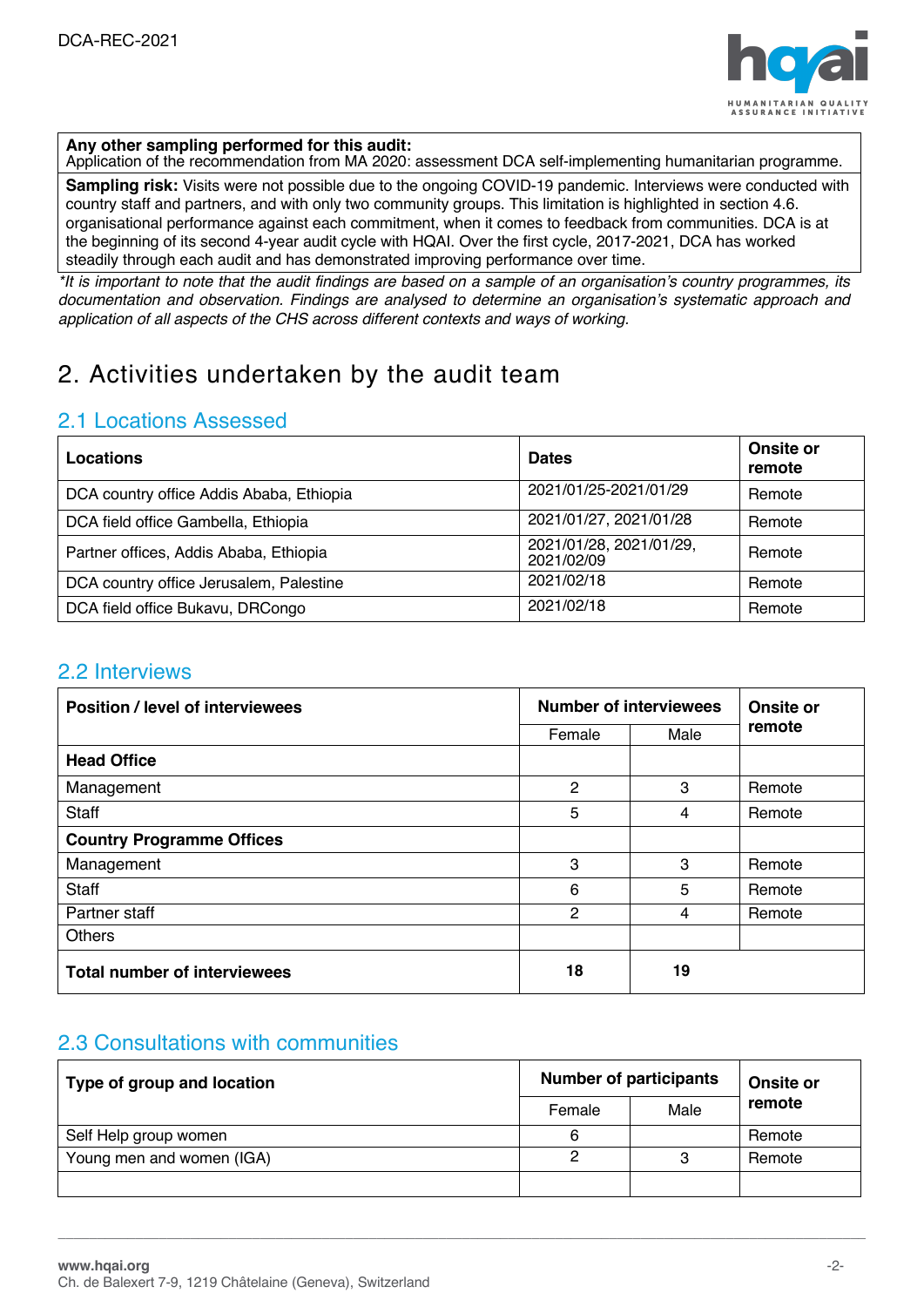

| Total number of participants |  |  |  |
|------------------------------|--|--|--|
|------------------------------|--|--|--|

# 2.4 Opening meeting 2.5 Closing meeting

| <b>Date</b>                       | 2020/11/09                      | <b>Date</b>                       | 2021/03/05              |
|-----------------------------------|---------------------------------|-----------------------------------|-------------------------|
| Location                          | Copenhagen,<br>Denmark (remote) | Location                          | Copenhage<br>Denmark (r |
| <b>Number of participants</b>     | 9                               | <b>Number of participants</b>     | 9                       |
| Any substantive issues<br>arising | no                              | Any substantive issues<br>arising | no                      |

| 2020/11/09                      | <b>Date</b>                       | 2021/03/05                      |
|---------------------------------|-----------------------------------|---------------------------------|
| Copenhagen,<br>Denmark (remote) | Location                          | Copenhagen,<br>Denmark (remote) |
| 9                               | <b>Number of participants</b>     | 9                               |
| no                              | Any substantive issues<br>arising | no                              |

### 2.6 Programme site

| <b>Date</b>                       | 2021/01/25                        | <b>Date</b>                       | 2021/02/10                       |
|-----------------------------------|-----------------------------------|-----------------------------------|----------------------------------|
| Location                          | Addis Ababa, Ethiopia<br>(online) | Location                          | <b>Addis Abab</b><br>Ethiopia (o |
| <b>Number of participants</b>     | 6                                 | <b>Number of participants</b>     | 3                                |
| Any substantive issues<br>arising | <b>No</b>                         | Any substantive issues<br>arising | No                               |

### **Briefing De-briefing**

| 2021/01/25                        | <b>Date</b>                       | 2021/02/10                        |
|-----------------------------------|-----------------------------------|-----------------------------------|
| Addis Ababa, Ethiopia<br>(online) | Location                          | Addis Ababa,<br>Ethiopia (online) |
| 6                                 | <b>Number of participants</b>     | 3                                 |
| No                                | Any substantive issues<br>arising | No                                |

## 3. Background information on the organisation

| 3.1 General<br><i>information</i> | Dan Church Aid (DCA), founded in 1922, is an independent, non-profit, faith-based<br>organisation rooted in the Danish National Evangelical Lutheran Church, based in<br>Copenhagen, Denmark. DCA is a member of the ACT Alliance and cooperates with the<br>Lutheran World Federation and the World Council of Churches.                                                                                                                                                                                             |  |  |
|-----------------------------------|-----------------------------------------------------------------------------------------------------------------------------------------------------------------------------------------------------------------------------------------------------------------------------------------------------------------------------------------------------------------------------------------------------------------------------------------------------------------------------------------------------------------------|--|--|
|                                   | DCA's purpose is to empower the world's poorest in their struggle for a dignified life. This<br>effort is based on a Christian worldview and anthropology as well as respect for human rights<br>and the equal worth of all human beings. DCA organises aid and assistance at local, national<br>and global levels, in close cooperation with churches and other partners, and engages with<br>people's movements and political powers to influence decision makers to improve conditions<br>for the world's poorest. |  |  |
|                                   | DCA has a country office in 18 countries, mainly in Africa, but also in Asia and the Middle<br>East. The revised International Strategy (2019-2022) forms an integrated part of the eight<br>years (2015-2022) Global Strategy. DCA pursues three global goals:                                                                                                                                                                                                                                                       |  |  |
|                                   | 1. Save lives; strategic intervention areas include rapid humanitarian response and<br>preparedness, emergency livelihoods and sustainable recovery, community safety<br>and protection.<br>2. Build resilient communities; strategic intervention areas include community-based<br>disaster risk reduction and risk management, sustainable community livelihoods<br>development and job creation, communities influence decisions for building resilient<br>communities.                                            |  |  |
|                                   |                                                                                                                                                                                                                                                                                                                                                                                                                                                                                                                       |  |  |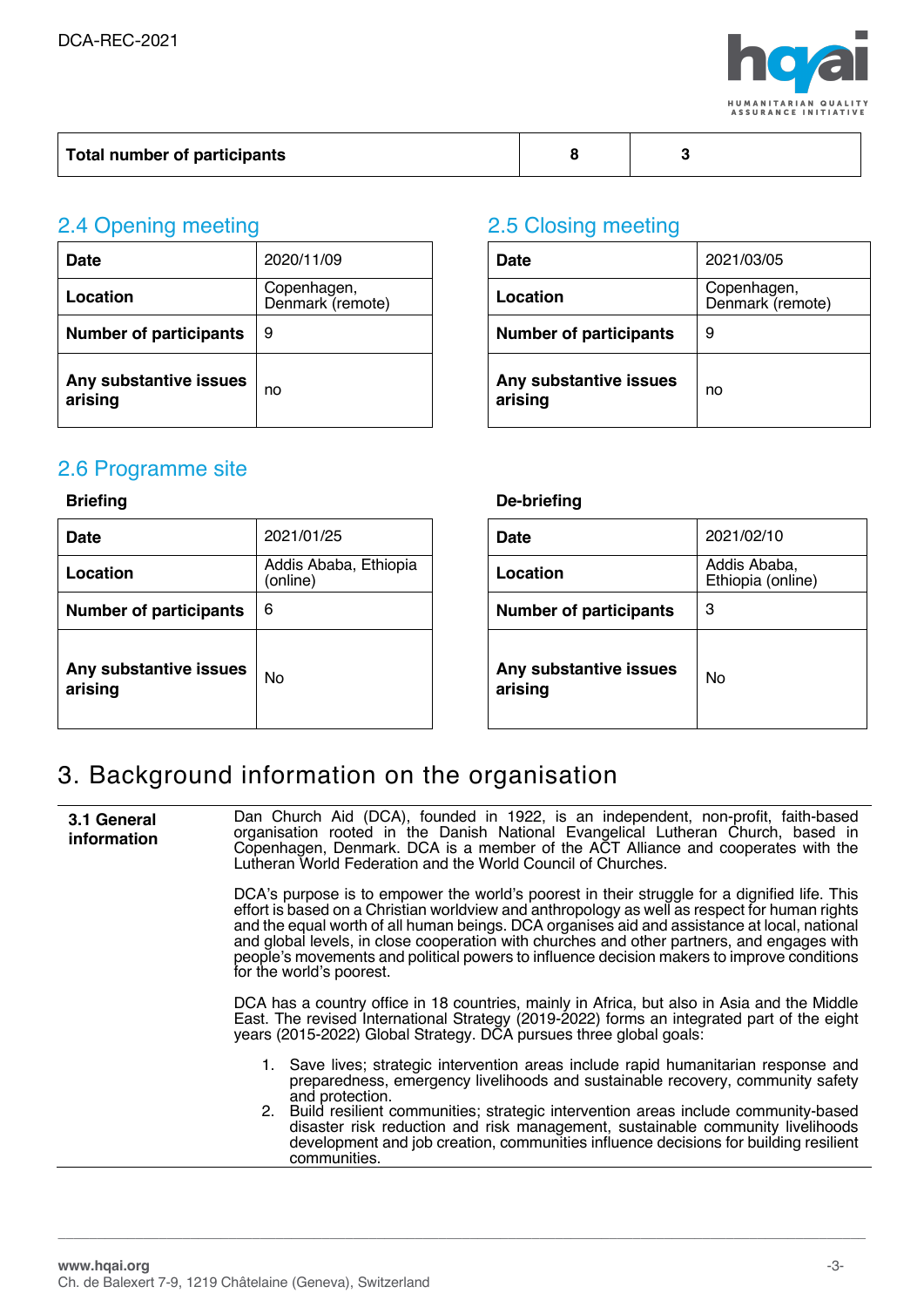

3. Fight extreme inequality; strategic intervention areas include space for civil society and protection of human rights defenders, inclusive participation in decision-making, equitable distribution of resources through inclusive and accountable institutions, combating discrimination and promoting rights of excluded groups.

All international programmes and projects in DCA are developed and implemented within the priorities of the thematic policies: Active citizenship, Right to Food, Humanitarian Action and Safer Communities in which gender and rights-based approach are mainstreamed. DCA is funded by more than 60 different international donors in addition to funding from Danida as part of a Strategic Partnership Agreement (2018-2021), ECHO FPA strategic partnership as well as contributions from individuals and companies.

### **3.2 Governance and management structure**

A Council with a maximum of 30 members representing stakeholders of the organisation governs DCA. The Council is the supreme governing body of the organisation with responsibility for DCA's vision, values and overall objectives and strategy. The Board has a maximum of 11 members (7 appointed by the Council, one elected by DCA staff and 3 coopted by the Board) and is responsible for the political management of the organisation in close cooperation with the operational Senior Management of DCA.

#### Organogram Board – General Secretary and departments



The international Department encompasses humanitarian and development work, with a common approach to strategy and quality management, and advocacy and learning. Decision-making authority is decentralised to the Country Directors, who are responsible for the country programme strategy and projects in line with the global DCA policies and strategies.

Organogram International Department

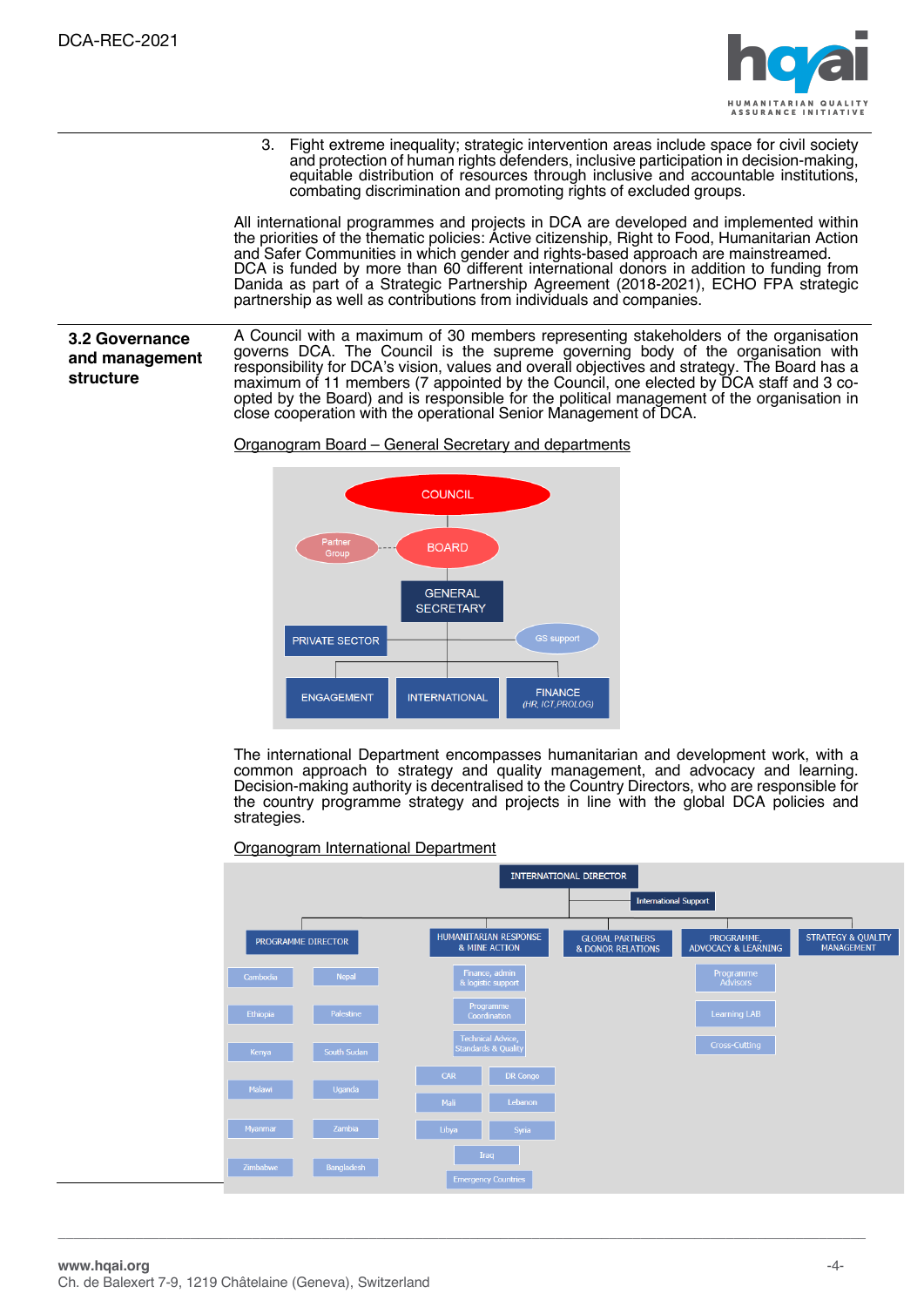

| 3.3 Internal<br>quality assurance<br>mechanisms and<br>risk management | DCA has internal quality assurance and control systems in place to address requirements<br>of the CHS, and other strategic commitments. DCA has built its approach to quality<br>management and accountability on its commitment to the CHS (DCA International Strategy<br>2019-2022). A systematic assessment of DCA's adherence to the CHS has been put in place<br>by a mandatory Accountability Improvement Plan (AIP) that is congruent with the 38 CHS<br>Key Actions for each Country Program (CP) to be completed in December each year. The<br>purpose is to detect any gaps and weaknesses in the way DCA and partners work and to<br>identify actions and steps to address them. |
|------------------------------------------------------------------------|---------------------------------------------------------------------------------------------------------------------------------------------------------------------------------------------------------------------------------------------------------------------------------------------------------------------------------------------------------------------------------------------------------------------------------------------------------------------------------------------------------------------------------------------------------------------------------------------------------------------------------------------------------------------------------------------|
|                                                                        | Accountability focal points have been appointed in each country office, providing support<br>regarding DCA's efforts towards accountability, transparency and enhancing quality<br>assurance throughout the organisation, including CHS standards. The Partner Assessment<br>Tool (PAT), which is a pre-requisite for finalising Cooperation Agreements for funded<br>activities, now includes more explicitly CHS commitments including PSEA, Code of Conduct<br>and Complaints and Feedback mechanisms.                                                                                                                                                                                   |
| 3.4 Work with<br>partner<br>organisations                              | Working with partners is a core principle for DCA and fundamental to its values and identity.<br>DCA works with a total number of 195 local partners for project implementation (signed<br>cooperation agreement) out of which 145 partners have long term partnerships.                                                                                                                                                                                                                                                                                                                                                                                                                    |
|                                                                        | As a signatory to Grand Bargain, DCA is committed to fund local and national partners<br>directly, and systematically measure the multi-year investment to support partner capacity<br>development. DCA uses a Partner Assessment Tool (PAT) to assess, monitor and document<br>partner's organisational strengths and weaknesses, in order to strengthen partners' capacity<br>building and organisational development.                                                                                                                                                                                                                                                                    |
|                                                                        | DCA's partners include civil society organisations; churches; faith-based organisations;<br>governments; academic institutions; political parties; international regional and global<br>institutions; networks; and private sector actors.                                                                                                                                                                                                                                                                                                                                                                                                                                                  |

# 4. Overall performance of the organisation

| <b>4.1 Effectiveness</b><br>of the governance,<br>internal quality<br>assurance and risk<br>management of<br>the organisation | DCA management system has not changed since the last audit. The organisation continues<br>to build its programmes on a common strategy following the same set of procedures and tools<br>for humanitarian and development programmes across all country programmes, supported<br>by digital platforms. Decision-making is decentralised to Country Directors, who are<br>responsible for country programme implementation and the cooperation with implementing<br>national POs. Quality assurance at CO level is done by monitoring and reporting, data<br>management and analysis, quarterly review, annual programme review and reporting. Head<br>office provides quality control and monitoring, technical support and capacity development,<br>MEAL support and the annual planning and review cycle. External performance audit is done<br>annually on sampled projects to check if all required and relevant steps from the Project and<br>Programme Manual have been adhered to. |
|-------------------------------------------------------------------------------------------------------------------------------|-------------------------------------------------------------------------------------------------------------------------------------------------------------------------------------------------------------------------------------------------------------------------------------------------------------------------------------------------------------------------------------------------------------------------------------------------------------------------------------------------------------------------------------------------------------------------------------------------------------------------------------------------------------------------------------------------------------------------------------------------------------------------------------------------------------------------------------------------------------------------------------------------------------------------------------------------------------------------------------------|
|                                                                                                                               | Risk management is part of planning and reporting cycle at different levels in the organisation.<br>Country level risk matrices include operations, context (security/safety), corruption, financial<br>management, legal/compliance, partnerships, human rights, programme sustainability,<br>conflict sensitivity, women's rights, gender equality, environmental sustainability and climate.                                                                                                                                                                                                                                                                                                                                                                                                                                                                                                                                                                                           |
| 4.2 How the<br>organisation<br>applies the CHS<br>across its work                                                             | DCA continues to be committed to implement the CHS which is demonstrated at all levels<br>throughout the organisation. The CHS is used as a tool to improve programme work, at the<br>community level and with partners, made visible in the Country Annual Accountability<br>Improvement plans that guide the country office in planning and reporting on progress<br>towards all CHS indicators. DCA understanding of the local context and stakeholders is<br>strong due to its local level partnerships and staff. DCA and its partners have a joint approach<br>to working with communities based on dialogue, participation and feedback.                                                                                                                                                                                                                                                                                                                                           |
| <b>4.3 PSEA</b>                                                                                                               | DCA demonstrates an organisational culture where complaints are taken seriously and are<br>acted upon according to defined policies and procedures throughout the organisation. DCA<br>ensures that programmes take into consideration needs and risks, identify potential negative<br>effects and work with partners to implement strategies and guidance in order to prevent<br>sexual exploitation and abuse. Accountability focal points are in place on CO level to monitor                                                                                                                                                                                                                                                                                                                                                                                                                                                                                                          |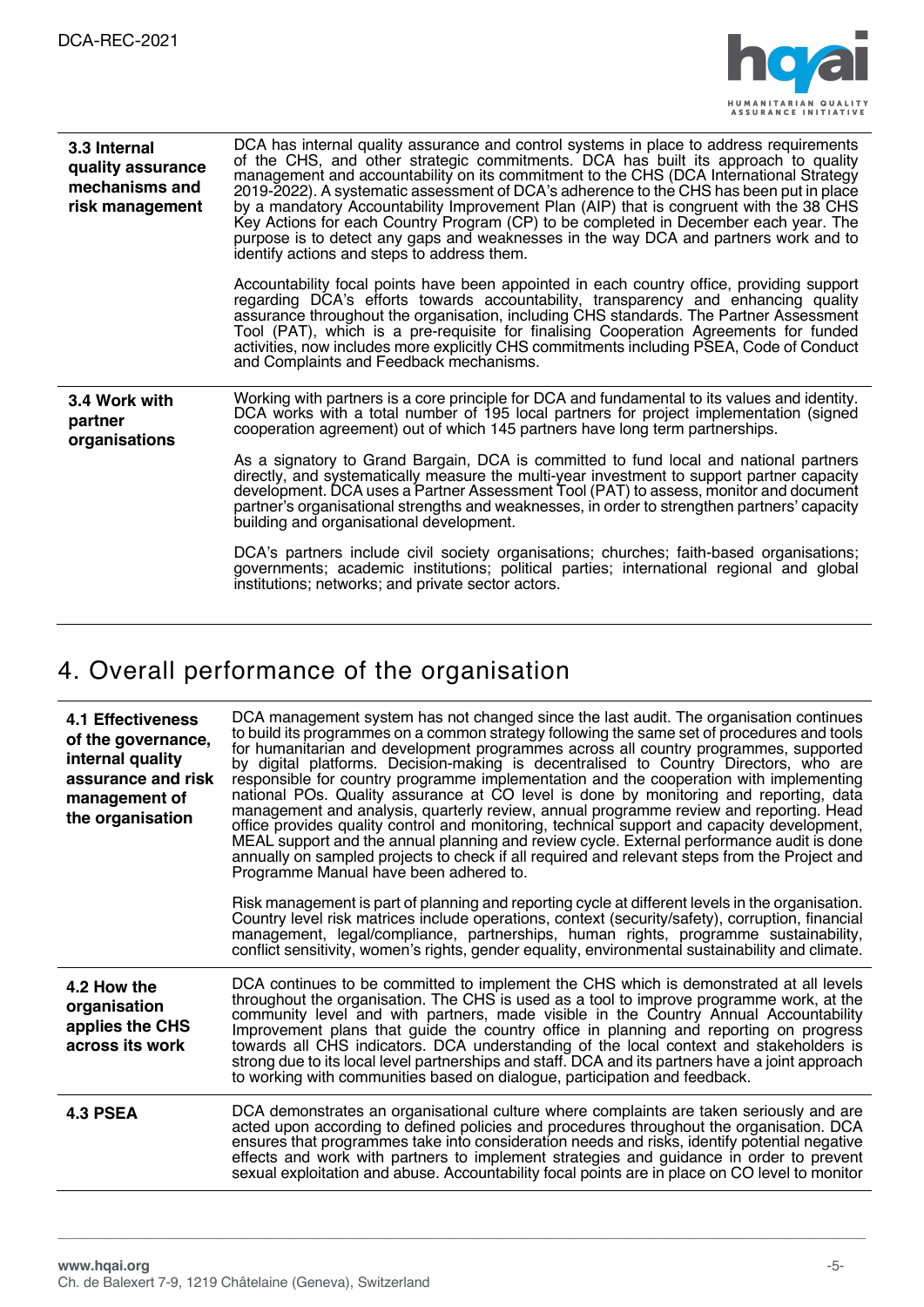

|                             | (a.o.) PSEAH awareness and ensure training. The POs interviewed in this audit have Codes<br>of Conduct and complaints handling systems in place but DCA does not always have a clear<br>understanding of how PO's complaints systems are functioning, for instance with regards to<br>sensitive complaints or referral of complaints. Specific information regarding expected staff<br>behaviour is not always shared with communities by DCA and PO.                                                                                                                                                                                                                                                                                                                                                                                                     |
|-----------------------------|-----------------------------------------------------------------------------------------------------------------------------------------------------------------------------------------------------------------------------------------------------------------------------------------------------------------------------------------------------------------------------------------------------------------------------------------------------------------------------------------------------------------------------------------------------------------------------------------------------------------------------------------------------------------------------------------------------------------------------------------------------------------------------------------------------------------------------------------------------------|
| 4.4 Localisation            | DCA implements its programmes to a large extent through partner organisations. In 2019, a<br>total number of 242 cooperation agreements were signed between 195 partners and DCA.<br>145 out of 195 are long term partnerships. In 2019, DCA transferred 19% of total humanitarian<br>funding directly to local and national partners while 33% of DCA's development funding was<br>transferred to local and national partners. This represents a slight decrease since 2018 - the<br>figures were respectively 20% and 34% (DCA International Report 2019). The cooperation<br>with partners is based on clear agreements, outlining each other's roles and responsibilities.<br>DCA is committed to build the capacities of its partners, support local leadership, and promote<br>early recovery and resilience of communities and local stakeholders. |
| 4.5 Gender and<br>diversity | DCA ensures inclusive representation, participation and engagement of people and<br>communities at all stages of the work. This is achieved by clear policies and followed-up by<br>application of quidelines and procedures on impartiality, gender and diversity awareness.                                                                                                                                                                                                                                                                                                                                                                                                                                                                                                                                                                             |
|                             | Staff regulations include a Codes of Conduct and ensure fair, transparent, non-discriminatory<br>procedures that are compliant with national employment law. The organisation communicates<br>in a way that is respectful, culturally appropriate and takes into consideration the<br>communication needs of vulnerable and marginalised groups.                                                                                                                                                                                                                                                                                                                                                                                                                                                                                                          |

# 4.6 Organisational performance against each CHS Commitment

| Commitment                                                                           | Strong points and areas for improvement                                                                                                                                                                                                                                                                                                                                                                                                                                                                                                                                                                                                                                                                                                                                                                                                                                                                                                                                                                                                                                                                                                                                                   | <b>Feedback from</b><br>communities                                                                                                                                                                                                                                                                                                                                                                           | Average<br>score* |
|--------------------------------------------------------------------------------------|-------------------------------------------------------------------------------------------------------------------------------------------------------------------------------------------------------------------------------------------------------------------------------------------------------------------------------------------------------------------------------------------------------------------------------------------------------------------------------------------------------------------------------------------------------------------------------------------------------------------------------------------------------------------------------------------------------------------------------------------------------------------------------------------------------------------------------------------------------------------------------------------------------------------------------------------------------------------------------------------------------------------------------------------------------------------------------------------------------------------------------------------------------------------------------------------|---------------------------------------------------------------------------------------------------------------------------------------------------------------------------------------------------------------------------------------------------------------------------------------------------------------------------------------------------------------------------------------------------------------|-------------------|
| <b>Commitment 1:</b><br>Humanitarian<br>assistance is<br>appropriate and<br>relevant | DCA continues to perform well against the<br>organisational responsibilities and key actions<br>of this indicator. DCA is committed to provide<br>impartial assistance based on needs, especially<br>for those most marginalised in the communities<br>where they work. DCA promotes local<br>empowerment and resilience together with its<br>implementing partners. Programme and project<br>identifies<br>planning<br>cycle<br>capacities,<br>vulnerabilities and needs of partners and<br>communities,<br>using disaggregated<br>data.<br>Context and stakeholders' analysis<br>are<br>systematically performed. Targeting criteria and<br>selection of participants are set jointly with<br>community representatives<br>and<br>local<br>government. DCA reviews periodically its<br>project and programmes through monitoring<br>visits, evaluative processes and annual critical<br>reflection<br>workshops together partners.<br>Information resulting from these processes is<br>used to adapt programme and projects as<br>needed.<br>Risks are considered during initial programme<br>and project cycle, although not all project<br>proposals have developed risk assessments. | Based on a limited sample:<br>Interviews with communities<br>in Ethiopia confirm that DCA<br>and PO consult with them to<br>develop project plans, and to<br>identity<br>capacities,<br>vulnerabilities, and priorities.<br>Communities confirm that<br>they are also consulted on<br>whether the activities are<br>meeting their needs and<br>whether additional or different<br>interventions are required. | 3                 |
| <b>Commitment 2:</b><br>Humanitarian<br>response is<br>effective and timely          | DCA D<br>continues<br>adequate<br>to<br>ensure<br>organisational capacities as well as the<br>necessary skills to use appropriate technical<br>standards. Country Offices conduct annual<br>partnership reviews, where partners' capacities<br>assessed,<br>identifying<br>actions<br>for<br>are<br>improvement and required support.                                                                                                                                                                                                                                                                                                                                                                                                                                                                                                                                                                                                                                                                                                                                                                                                                                                     | Based on a limited sample:<br>Communities perceive<br><sub>in</sub><br>general activities as being<br>delivered timely and with the<br>right set of capacities and<br>skills.                                                                                                                                                                                                                                 | 2,7               |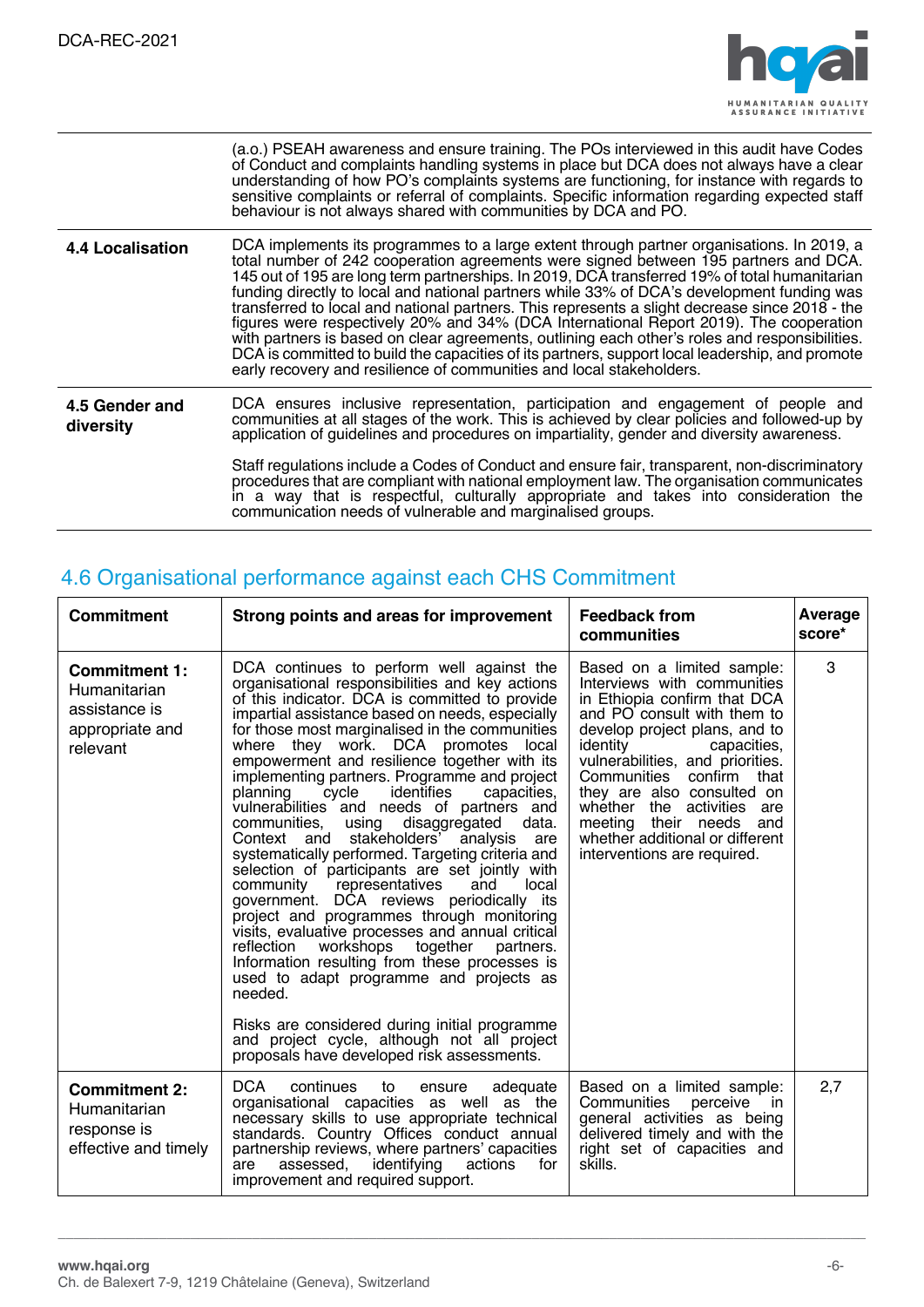

|                                                                                                                       | DCA reviews periodically its project and<br>through monitoring<br>programmes<br>visits.<br>critical<br>evaluative processes and annual<br>reflection workshops, where constraints and<br>safety aspects are discussed. Resulting<br>findings are used to adapt programme and<br>projects as needed.<br>DCA's has access to some flexible funding<br>mechanisms which allow funds to be released<br>quickly. Identified unmet needs are referred to<br>those with adequate capacity.<br>Interviews with partners confirm that their<br>capacity development needs are regularly<br>assessed.<br>However,<br>not<br>all<br>partner<br>assessments include detailed capacity building<br>needs. Partners confirm their commitment to<br>risk management, however, risks are not<br>monitored<br>systematically,<br>assessed<br>nor<br>including risks to the communities.                                                                                                                                                                                                                                                                                                                                                                                                                                                                                                                                                                                                                                                                                                                                                                                                                                                                                                                                                                                                                                                                                                                                                                                                                                                    |                                                                                                                                                                                                                                                                                                                                                                                                                                                                                                                                                                                                                                                             |     |
|-----------------------------------------------------------------------------------------------------------------------|---------------------------------------------------------------------------------------------------------------------------------------------------------------------------------------------------------------------------------------------------------------------------------------------------------------------------------------------------------------------------------------------------------------------------------------------------------------------------------------------------------------------------------------------------------------------------------------------------------------------------------------------------------------------------------------------------------------------------------------------------------------------------------------------------------------------------------------------------------------------------------------------------------------------------------------------------------------------------------------------------------------------------------------------------------------------------------------------------------------------------------------------------------------------------------------------------------------------------------------------------------------------------------------------------------------------------------------------------------------------------------------------------------------------------------------------------------------------------------------------------------------------------------------------------------------------------------------------------------------------------------------------------------------------------------------------------------------------------------------------------------------------------------------------------------------------------------------------------------------------------------------------------------------------------------------------------------------------------------------------------------------------------------------------------------------------------------------------------------------------------|-------------------------------------------------------------------------------------------------------------------------------------------------------------------------------------------------------------------------------------------------------------------------------------------------------------------------------------------------------------------------------------------------------------------------------------------------------------------------------------------------------------------------------------------------------------------------------------------------------------------------------------------------------------|-----|
| <b>Commitment 3:</b><br>Humanitarian<br>response<br>strengthens local<br>capacities and<br>avoids negative<br>effects | DCA has policies and guidance to prevent<br>programmes having any negative effects, such<br>as, sexual exploitation, abuse or discrimination<br>DCA<br>promotes<br>staff.<br>communities'<br>by<br>empowerment and resilience, mapping local<br>capacities and designing programs and projects<br>to increase communities' capacities and<br>resilience. DCA supports local structures to<br>develop preparedness plans and collect and<br>interpret<br>information,<br>early<br>warning<br>mainstreaming community-based Disaster Risk<br>Reduction approaches. DCA program and<br>project design cycle ensures that marginalised<br>and disadvantaged groups are appropriately<br>represented. Exit strategies are considered<br>during project proposals and monitoring<br>activities.<br>DCA is actively working to ensure that personal<br>information collected from communities and<br>people is safeguarded. A new data protection<br>guide is being rolled out, and training on data<br>protection is ongoing, but it has not been fully<br>socialized yet across the entire organisation<br>and partners. Identification of data processing<br>activities at country office level has not been yet<br>completed. A draft complaint protection policy is<br>available, but it has not been rolled out.<br>DCA continues to work to ensure that potential<br>and actual unintended negative effects are<br>identified and acted upon in a timely and<br>systematic<br>manner. Accountability<br>and<br>complaints handling focal points are being<br>appointed at country office level. DCA country<br>programmes identify potential risks.<br>The<br>organisation works together with its partners to<br>ensure projects consider risks and mitigate<br>potential unintended negative effects during the<br>initial design phase. Nevertheless, not all<br>developed<br>project<br>proposals<br>have<br>risk.<br>assessments.<br>Revisiting<br>risk<br>project<br>assessments, including mitigation measures to<br>avoid adverse impact to communities, is not<br>performed across all projects. In the event of | Based on a limited sample:<br>Interviews with communities<br>in Ethiopia confirmed that<br>DCA projects address their<br>needs<br>capacities,<br>and<br>increasing their resilience,<br>activities<br>and<br>how<br>are<br>benefiting the local economy.<br>Communities confirmed as<br>well that those who are<br>disadvantaged<br>or<br>marginalised are represented<br>in their community and right<br>holders committees, and how<br>when negative effects are<br>been identified, actions have<br>been taken to remedy the<br>situation. Communities are<br>clear on how they can raise<br>concerns or complaints to the<br>organisation and partners. | 2,6 |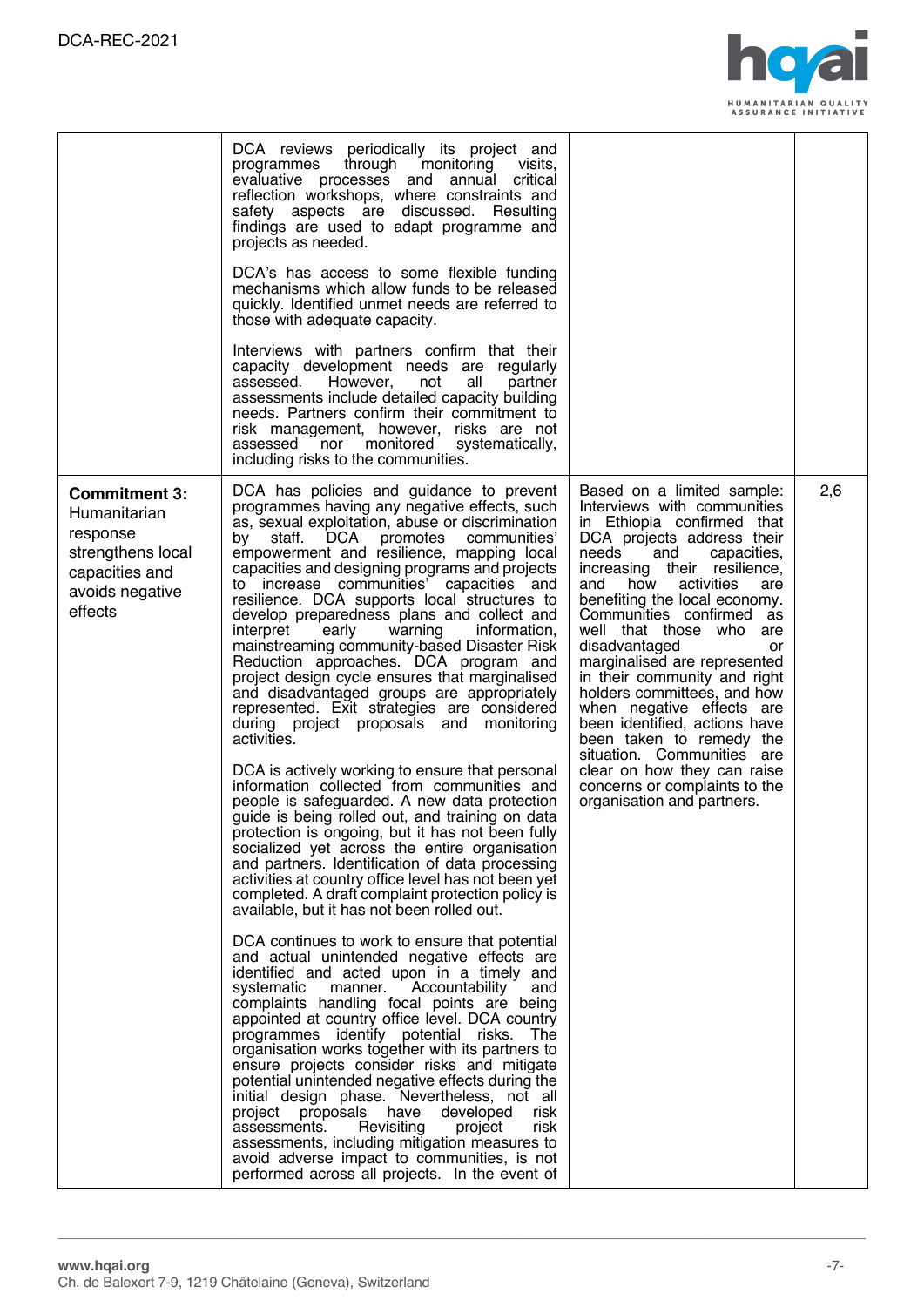

|                                                                                                                 | identified negative effects, DCA supports and<br>follows up with partners on the mitigation<br>measures adopted.                                                                                                                                                                                                                                                                                                                                                                                                                                                                                                                                                                                                                                                                                                                                                                                                                                                                                                                                                                                                                                                                                                                                                                                                                                                                                                                                                                                                                     |                                                                                                                                                                                                                                                                                                                                                                                                                                                                                                                                                                                                                                             |     |
|-----------------------------------------------------------------------------------------------------------------|--------------------------------------------------------------------------------------------------------------------------------------------------------------------------------------------------------------------------------------------------------------------------------------------------------------------------------------------------------------------------------------------------------------------------------------------------------------------------------------------------------------------------------------------------------------------------------------------------------------------------------------------------------------------------------------------------------------------------------------------------------------------------------------------------------------------------------------------------------------------------------------------------------------------------------------------------------------------------------------------------------------------------------------------------------------------------------------------------------------------------------------------------------------------------------------------------------------------------------------------------------------------------------------------------------------------------------------------------------------------------------------------------------------------------------------------------------------------------------------------------------------------------------------|---------------------------------------------------------------------------------------------------------------------------------------------------------------------------------------------------------------------------------------------------------------------------------------------------------------------------------------------------------------------------------------------------------------------------------------------------------------------------------------------------------------------------------------------------------------------------------------------------------------------------------------------|-----|
| <b>Commitment 4:</b><br>Humanitarian<br>response is based<br>on communication,<br>participation and<br>feedback | DCA's<br>continues to be<br>committed<br>to<br>transparent, accurate and timely information<br>sharing. DCA is committed to ensure that rights<br>holders and communities are consulted and<br>engaged in the identification of their priorities<br>and risks at all stages of its work. DCA<br>Participation and Targeting Guidelines promote<br>communication with rights holders<br>and<br>communities, which take place in the form of<br>project initiation meetings, monitoring visits,<br>post distribution assessments and annual<br>review processes, informing and contributing to<br>project<br>and<br>programme<br>design<br>and<br>implementation. Feedback on right holders'<br>level of satisfaction is also received through<br>DCA and partner complaints mechanisms.<br>Right holders are encouraged to identify their<br>preferred feedback mechanisms.<br>Information such as complaints mechanism,<br>PSEA and abuse of power is contextualised to<br>the local environment and usually translated<br>into<br>local<br>languages to facilitate<br>its<br>dissemination across communities. DCA shares<br>general aspects on PSEA with communities,<br>however, information regarding DCA Code of<br>Conduct and staff behaviour is not always<br>shared with communities.                                                                                                                                                                                                                                       | Based on a limited sample:<br>Interviews with community<br>members<br>in<br>Ethiopia<br>confirmed that they feel well<br>informed, including around<br>organisational commitments<br>on PSEA, staff behaviour and<br>project details. Community<br>members confirm as well that<br>they feel the<br>information<br>provided<br>them<br>to<br><b>is</b><br>appropriate<br>and<br>is<br>understood, and that they<br>participate and engage with<br>DCA during all phases of the<br>project cycle management,<br>their<br>where<br>feedback<br>regarding their<br>level of<br>satisfaction is sought by DCA<br>and PO.                        | 2,8 |
| <b>Commitment 5:</b><br>Complaints are<br>welcomed and<br>addressed                                             | DCA has a strong organisational commitment<br>towards accountability to affected populations<br>and communities, which is reflected in its<br>complaints' procedures and mechanisms<br>throughout its programmes and projects, and as<br>demonstrated by the establishment of the<br>accountability and complaints handling focal<br>points. DCA complaints handling system is<br>available on its website. The Complaints<br>Mechanism<br>covers<br>complaints<br>about<br>programming, sexual exploitation and abuse,<br>and other abuses of power. DCA Country<br>Offices and PO have developed country specific<br>handling<br>mechanisms<br>which<br>clearly<br>communicate the scope and means to file<br>complaints, including contextualised awareness<br>raising materials.<br>DCA manages complaints in a timely, fair and<br>appropriate manner that prioritises the safety of<br>the complainant and those affected at all<br>stages. DCA regularly monitors its complaints<br>handling processes. An annual complaints<br>report is produced. Training on complaints<br>handling is regularly provided to DCA staff and<br>partners. DCA and its partners consult<br>communities on the design, implementation,<br>and monitoring of the complaints handling<br>processes.<br>DCA encourages and supports its implementing<br>partners to have a complaints handling system<br>in place. However, some long-standing partners<br>have not developed their own complaints<br>handling system and there is not sufficient | Based on a limited sample:<br>Interviews with community<br>from<br>members<br>Ethiopia<br>confirm that they are aware of<br>DCA's<br>and<br>partners<br>commitment to PSEA and<br>about<br>expected<br>staff<br>behaviour, and that they feel<br>safe to make complaints to or<br>about the organisation and<br>partners, without fear of any<br>repercussions in doing so.<br>Community members confirm<br>as well that they had the<br>opportunity to contribute to<br>the<br>design<br>and<br>implementation<br>the<br>οf<br>complaints<br>management<br>system and they are aware of<br>how to access the complaint<br>handling system. | 2,1 |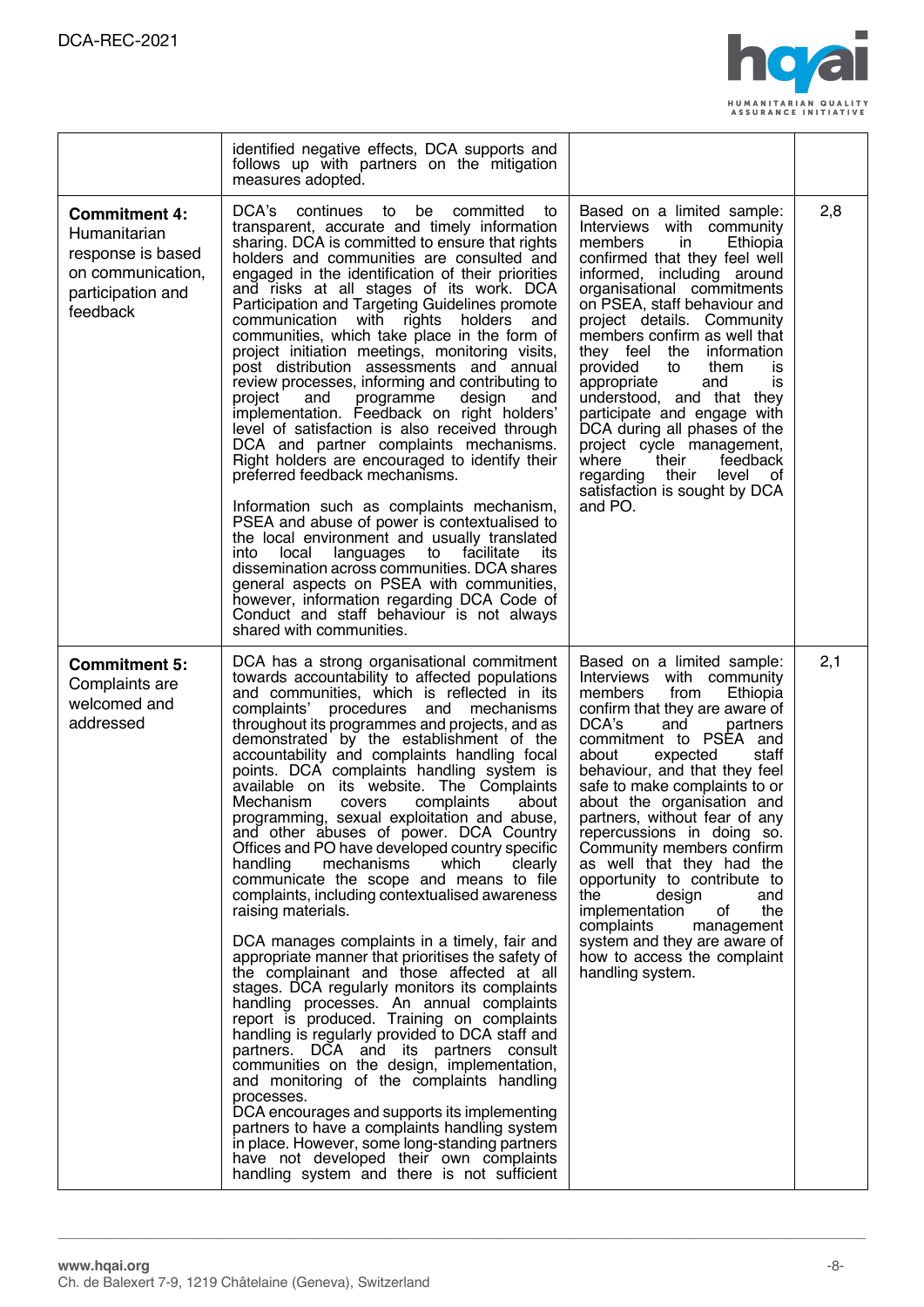

|                                                                                         | understanding and visibility on how the partners<br>use theirs or DCA's complaints handling<br>system.<br>DCA complaint handling systems, including<br>those from implementing partners, do not<br>provide specific guidance on referral of<br>complaints falling outside DCA's or its partners'<br>scope.                                                                                                                                                                                                                                                                                                                                                                                                                                                                                                                                                                                                                                                                                                                                                                                                                                                                                                                                                                                                                                                                                                         |                                                                                                                                                                                                                                                                                                                                                                          |     |
|-----------------------------------------------------------------------------------------|--------------------------------------------------------------------------------------------------------------------------------------------------------------------------------------------------------------------------------------------------------------------------------------------------------------------------------------------------------------------------------------------------------------------------------------------------------------------------------------------------------------------------------------------------------------------------------------------------------------------------------------------------------------------------------------------------------------------------------------------------------------------------------------------------------------------------------------------------------------------------------------------------------------------------------------------------------------------------------------------------------------------------------------------------------------------------------------------------------------------------------------------------------------------------------------------------------------------------------------------------------------------------------------------------------------------------------------------------------------------------------------------------------------------|--------------------------------------------------------------------------------------------------------------------------------------------------------------------------------------------------------------------------------------------------------------------------------------------------------------------------------------------------------------------------|-----|
| <b>Commitment 6:</b><br>Humanitarian<br>response is<br>coordinated and<br>complementary | DCA continues to perform well against the<br>organisational responsibilities and the key<br>actions of this commitment. No weaknesses<br>were identified in previous audits and no<br>significant changes have been made. There is<br>a strong commitment at strategic level to<br>cooperation and collaboration. DCA continues<br>to work closely within the ACT Alliance and with<br>other organisations at global, country and<br>project levels. DCA is active in coordination<br>forums such as cluster systems. DCA works in<br>a collaborative manner with its partners and<br>other actors to more effectively meet strategic<br>duplication of effort<br>qoals.<br>avoid<br>and<br>complement activities, thus reducing demands<br>on communities. Procedures are in place to<br>identify and analyse different stakeholders.<br>There is strong partnership focus and due<br>diligence process. Work with partners is<br>governed by clear and consistent agreements<br>and partners are supported to deliver the work.                                                                                                                                                                                                                                                                                                                                                                                  | Based on a limited sample:<br>Interviews with community<br>members<br>from<br>Ethiopia<br>confirm that the PO is working<br>in cooperation with local<br>authorities and that there is no<br>overlap<br>with<br>other<br>organisations in the area.                                                                                                                      | 3   |
| <b>Commitment 7:</b><br>Humanitarian<br>actors continuously<br>learn and improve        | DCA approach to continuously learn and<br>improve is evident. DCA has monitoring<br>guidelines, an evaluation policy and monitoring<br>tools, such as a format that includes a section<br>to record lessons learned. Proposals also<br>capture experiences from previous projects.<br>The new PPM as online Project Programme<br>Management system gives guidance to the<br>countries on the DCA's project management<br>standards. This is much appreciated by the<br>country office staff.<br>Regular learning activities are implemented,<br>community of practice, workshops, etc. The<br>Accountability Improvement Plan is an annual<br>cycle of learning and improvement on CHS.<br>Learning is taken into account in the<br>development of new projects.<br>In the previous audit cycle, there were two<br>observations, regarding learning from feedback<br>and complaints, and learning not being<br>systematically shared with communities. DCA<br>learns in a systematic manner through regular<br>monitoring, reporting, review and evaluation,<br>which is shared internally and with partners.<br>This includes learning from feedback and<br>complaints. Organisational or programme<br>learning is not, however, always shared with<br>communities.<br>Evaluations are undertaken on project and<br>programme level, but a management response<br>is not systematically documented that describes | Based on a limited sample:<br>Community members from<br>Ethiopia interviewed state that<br>information<br>they<br>received<br>form the PO on how the<br>projects were progressing,<br>but not on progress or<br>learning. The interviewees<br>confirmed<br>that thev<br>can<br>provide<br>feedback<br>and<br>PO<br>suggestions<br>to<br>the<br>through regular meetings. | 2,6 |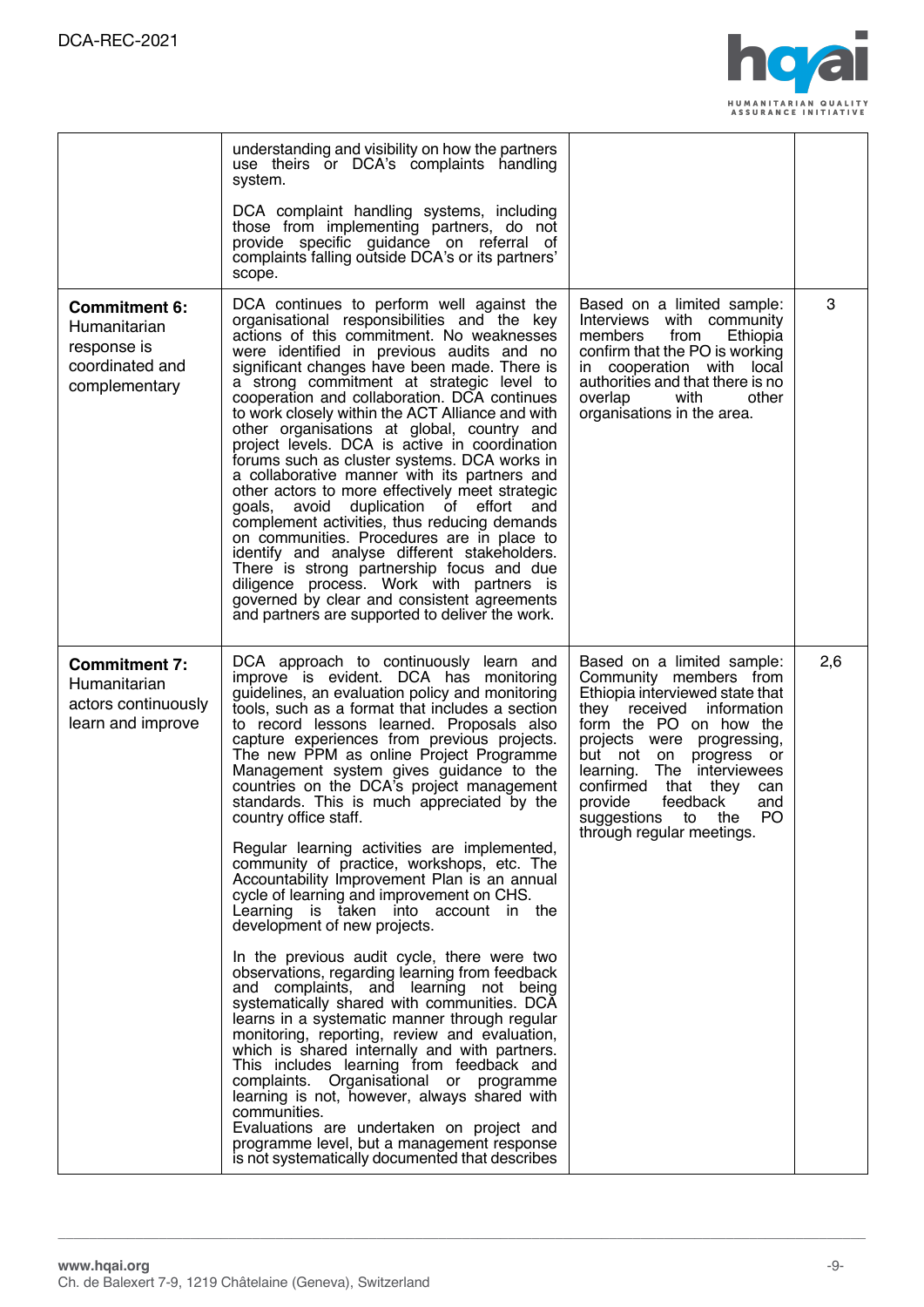

|                                                                                                                           | changes to be implemented. There are no<br>recent DCA evaluations on the website.                                                                                                                                                                                                                                                                                                                                                                                                                                                                                                                                                                                                                                      |                                                                                                                                                                                                                                                                                                                                                    |     |
|---------------------------------------------------------------------------------------------------------------------------|------------------------------------------------------------------------------------------------------------------------------------------------------------------------------------------------------------------------------------------------------------------------------------------------------------------------------------------------------------------------------------------------------------------------------------------------------------------------------------------------------------------------------------------------------------------------------------------------------------------------------------------------------------------------------------------------------------------------|----------------------------------------------------------------------------------------------------------------------------------------------------------------------------------------------------------------------------------------------------------------------------------------------------------------------------------------------------|-----|
| <b>Commitment 8:</b><br>Staff are supported<br>to do their job<br>effectively, and are<br>treated fairly and<br>equitably | DCA continues to perform well against the<br>organisational responsibilities and key actions<br>of this indicator. The HR systems, strategy and<br>processes are in place throughout the<br>organisation. Employee Development Review<br>process is in place for all staff. DCA Code of<br>Conduct and PSEA policy is well known and<br>staff know how to report a complaint. However,<br>not all country offices and partners have<br>translated key information such as their Code of<br>Conduct, PSEA Policy and Anticorruption Policy<br>into local languages.<br>DCA works with partners to assess and develop<br>organisational capacity, including on staff CoC,<br>however it does not include staff security. | Based on a limited sample:<br>The<br>communities<br>from<br>Ethiopia<br>interviewed<br>were<br>generally appreciative of the<br>expertise,<br>behaviour<br>and<br>competence of partner staff<br>that<br>their<br>worked<br>in<br>They<br>communities.<br>know<br>what behaviour to expect of<br>PO staff and how to raise<br>concerns if needed.  | 2,7 |
| <b>Commitment 9:</b><br>Resources are<br>managed and used<br>responsibly for<br>their intended<br>purpose                 | DCA continues to implement a robust financial<br>and resource management system across the<br>organisation and in its work through partners.<br>Financial management and procurement<br>procedures are in place and followed by staff at<br>country programme level. DCA assesses<br>partners on their financial capacity and monitor<br>them closely through defined<br>reporting<br>mechanisms.<br>DC is making efforts to improve how it assesses<br>and minimises the impact of its work on the<br>environment. However, this has not fully<br>reached project level yet, as not all relevant<br>DCA and partner projects assess risks and<br>monitor impact on the environment.                                   | Based on a limited sample:<br>Community members from<br>Ethiopia interviewed confirm<br>that they consider<br>the<br>partners<br>resource<br>management<br>be<br>to<br>appropriate,<br>empowering<br>participating<br>community<br>members<br>to<br>generate<br>savings. Communities are<br>made aware by DCA PO on<br>environment related issues. | 2,8 |

\* <u>Note</u>: Average scores are a sum of the scores per commitment divided by the number of indicators in each *commitment.*

### 5. Summary of non-conformities

| <b>Corrective Action Requests (CAR)</b>                                                                                                                  | <b>Type</b> | <b>Resolution</b><br>due date | Date closed<br>out |
|----------------------------------------------------------------------------------------------------------------------------------------------------------|-------------|-------------------------------|--------------------|
| 2021 - 3.6: DCA does not consistently identify and monitor<br>risks, including unintended negative effects, to act in a<br>timely and systematic manner. | Minor       | 2023-03-10                    |                    |
| 2021 - 5.4: DCA processes do not sufficiently ensure that all<br>its partners have functioning complaints handling<br>mechanisms in place.               | Minor       | 2023-03-10                    |                    |
| 2021 - 5.7: DCA has no formal referral mechanisms in place<br>for complaints that do not fall within the scope of the<br>organisation or its partners.   | Minor       | 2023-03-10                    |                    |
| <b>Total Number</b>                                                                                                                                      | 3           |                               |                    |

\* Note: The CARs are completed by the audit team based on the findings. The audited partner is expected to respond with a Management Response for each CAR to HQAI before a certificate is issued (reference: HQAI Procedure 114).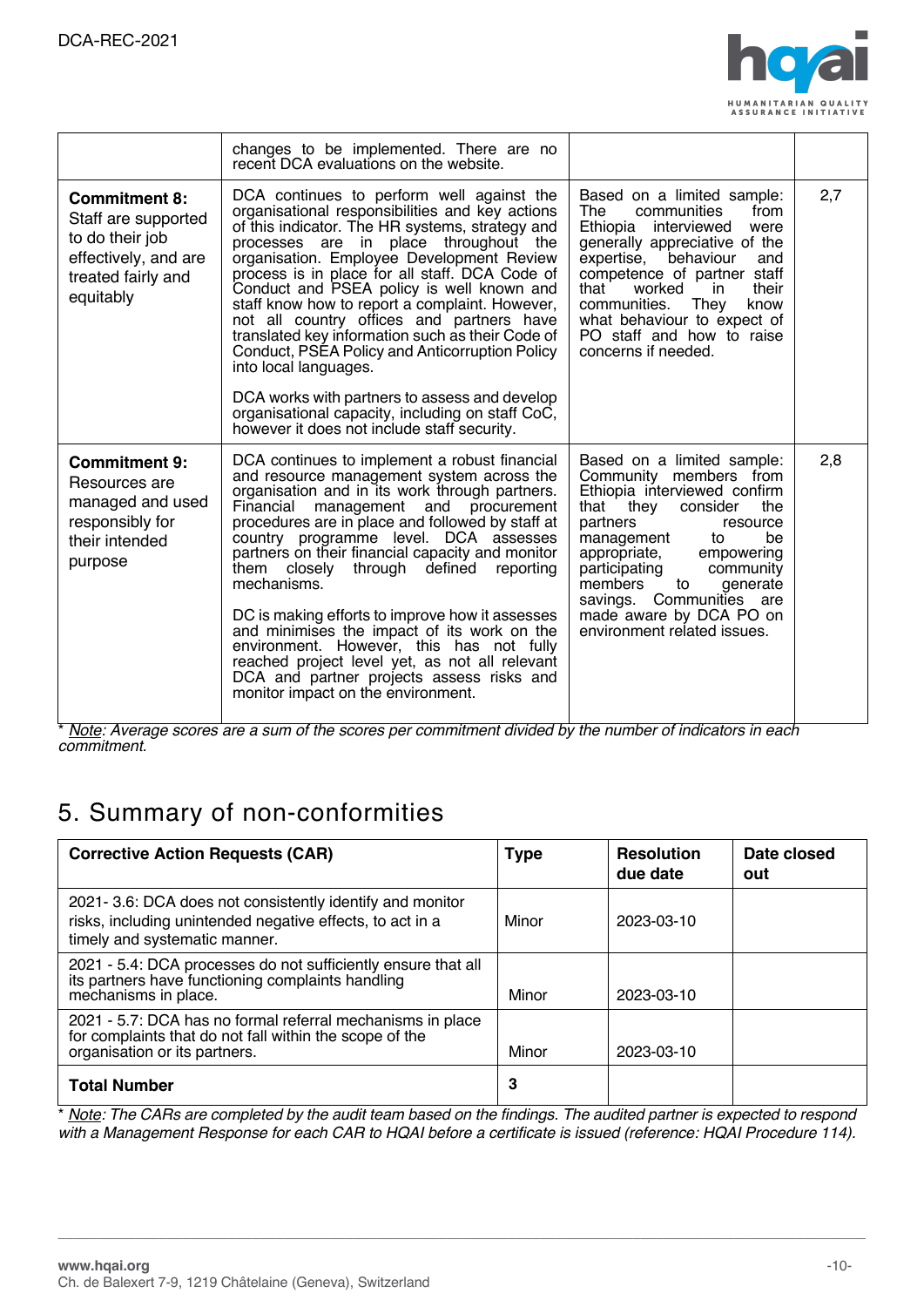

## 6. Sampling recommendation for next audit

| <b>Sampling rate</b>               | As outlined for Maintenance.                                |
|------------------------------------|-------------------------------------------------------------|
| <b>Specific recommendation for</b> | Include also a country programme for onsite visit where DCA |
| selection of sites                 | implements advocacy programmes.                             |

### 7. Lead auditor recommendation

In our opinion, DCA has demonstrated that it continues to conform with the requirements of the Core Humanitarian Standard on Quality and Accountability. We recommend maintenance of certification. Name and signature of lead auditor: **Name and place: Date and place:** 10-03-2021 Wierenga Deventer, The Netherlands

## 8. HQAI decision

| <b>Certificate:</b>                                            |                                                      |                                                           |  |  |
|----------------------------------------------------------------|------------------------------------------------------|-----------------------------------------------------------|--|--|
|                                                                | Certification maintained<br>Certificate suspended    | Certificate reinstated<br>Certificate withdrawn<br>$\sim$ |  |  |
|                                                                | Registration in the Independent Verification Scheme: |                                                           |  |  |
|                                                                | Maintained<br>Suspended                              | Reinstated<br>Withdrawn                                   |  |  |
| <b>Next audit:</b> Surveillance audit before <b>YYYY/MM/DD</b> |                                                      |                                                           |  |  |
| Name and signature of HQAI Executive Director:                 |                                                      | Date and place:                                           |  |  |
| Pierre Hauselmann                                              |                                                      |                                                           |  |  |

### 9. Acknowledgement of the report by the organisation

| Space reserved for the organisation |
|-------------------------------------|
|-------------------------------------|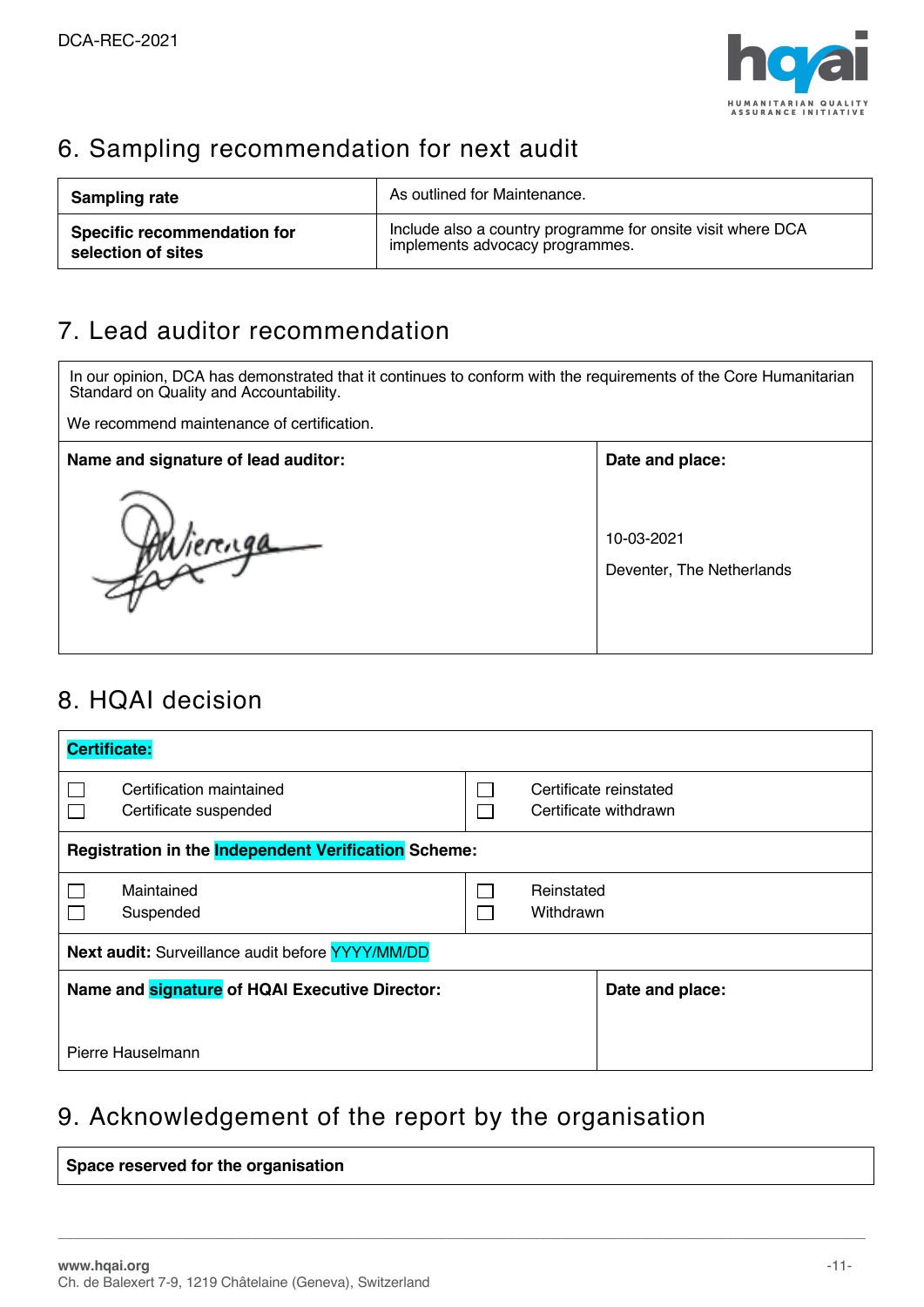

| Any reservations regarding the audit findings and/or any remarks regarding<br>the behaviour of the HQAI audit team: | Yes                               | No.             |  |
|---------------------------------------------------------------------------------------------------------------------|-----------------------------------|-----------------|--|
| If yes, please give details:                                                                                        |                                   |                 |  |
| <b>Acknowledgement and Acceptance of Findings:</b><br>I acknowledge and understand the findings of the audit        |                                   |                 |  |
| I accept the findings of the audit                                                                                  | Yes                               | □ No            |  |
|                                                                                                                     | Yes                               | $\Box$ No       |  |
| Name and signature of the organisation's representative:                                                            |                                   | Date and place: |  |
| <b>Birgitte Qvist-Sarensen</b>                                                                                      | 11-05-2021<br>Copenhagen, Denmark |                 |  |

### Appeal

In case of disagreement with the decision on certification, the organisation can appeal to HQAI within 14 days after being informed of the decision. HQAI will investigate the content of the appeal and propose a solution within 10 days after receiving the appeal.

If the solution is deemed not to be satisfactory, the organisation can inform HQAI in writing within 30 days after being informed of the proposed solution, of their intention to maintain the appeal.

HQAI will transmit the case to the Chair of the Advisory and Complaint Board who will constitute a panel made of at least two experts who have no conflict of interest in the case in question. These will strive to come to a decision within 30 days.

**\_\_\_\_\_\_\_\_\_\_\_\_\_\_\_\_\_\_\_\_\_\_\_\_\_\_\_\_\_\_\_\_\_\_\_\_\_\_\_\_\_\_\_\_\_\_\_\_\_\_\_\_\_\_\_\_\_\_\_\_\_\_\_\_\_\_\_\_\_\_\_\_\_\_\_\_\_\_\_\_\_\_\_\_\_\_\_\_\_\_\_\_\_\_\_\_\_\_\_\_\_\_\_\_**

*The details of the Appeals Procedure can be found in document PRO049 – Appeal Procedure.*